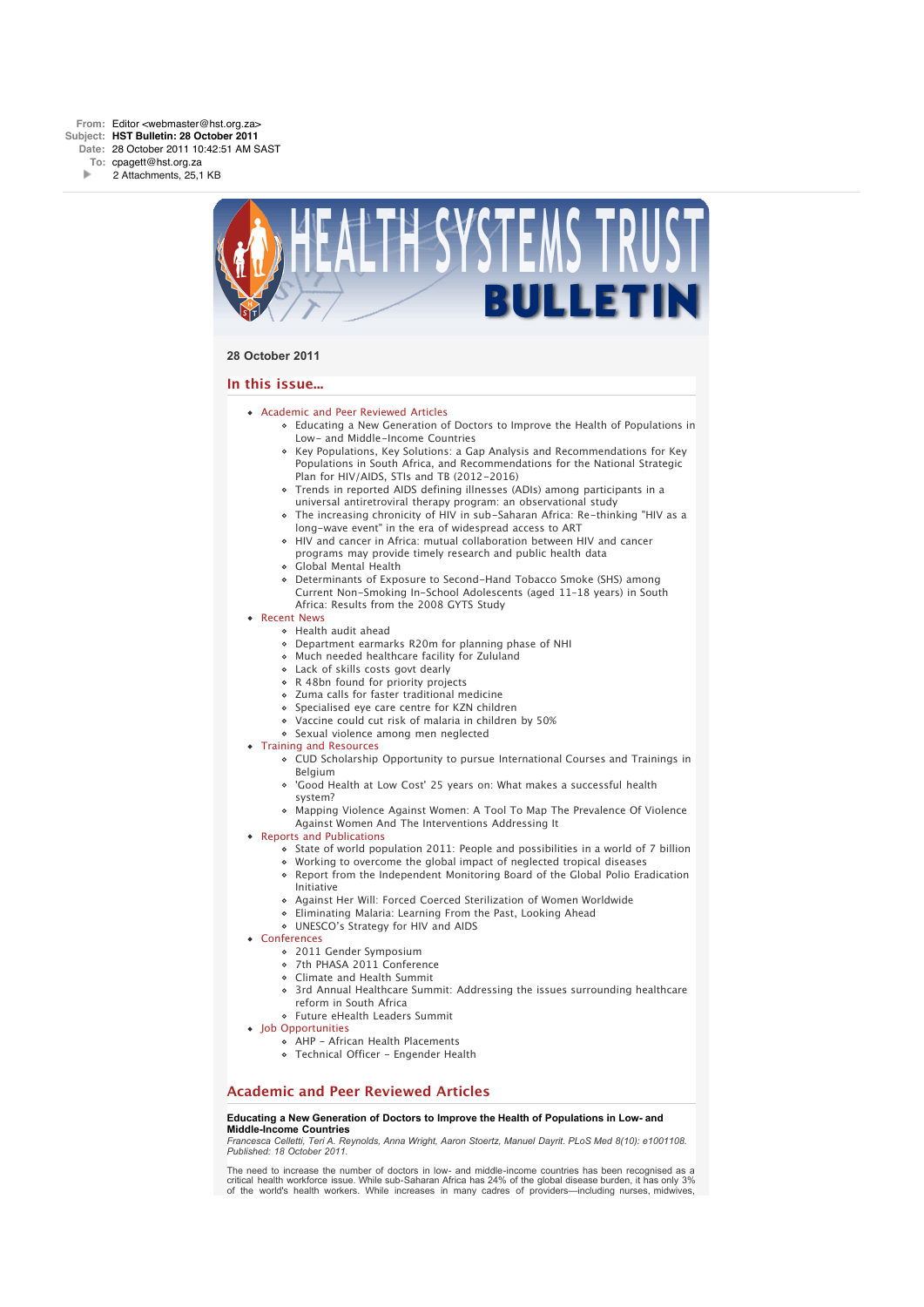*of the world's health workers. While increases in many cadres of providers—including nurses, midwives, midlevel providers, and community and other lay health workers—will be essential to mitigating the current [workforce crisis, this article will specifically address the need for a transformation in physician education...Read](http://bulletin.hst.org.za//lt.php?id=K09XDlJQUQcBSlBRBEUHC1NR) More »*

*Source: [http://bit.ly/qoW31B](http://bulletin.hst.org.za//lt.php?id=K09XDlJQUQcBSlBRBEUHC1NR) [Accessed: 27 October 2011}*

### **[back to top](x-msg://22/#top)**

#### **Key Populations, Key Solutions: a Gap Analysis and Recommendations for Key Populations in South Africa, and Recommendations for the National Strategic Plan for HIV/AIDS, STIs and TB (2012-2016)**

*Vearey, J., & Richter M. African Centre for Migration and Society. Published: October 2011.*

*This document provides an overview of the situation pertaining to these populations, inclusive of key issues* affecting their vulnerability to HIV as identified by the literature and expert opinion, and provides prioritised<br>recommendations for consideration at the next South African National strategic Plan on HIV/AIDS, TB and *STIs (NSP 2012*–*2016)...[Read More »](http://bulletin.hst.org.za//lt.php?id=K09XDlJQUQcASlBRBEUHC1NR)*

*Source: [http://bit.ly/vVhLBJ](http://bulletin.hst.org.za//lt.php?id=K09XDlJQUQcASlBRBEUHC1NR) [Accessed: 27 October 2011}*

#### **[back to top](x-msg://22/#top)**

# **Trends in reported AIDS defining illnesses (ADIs) among participants in a universal**

**antiretroviral therapy program: an observational study**<br>Siavash Jafari, Keith Chan, Kewan Aboulhosn, Benita Yip, Viviane D Lima, Robert S Hogg, Julio Montaner and<br>David M Moore. AIDS Research and Therapy 2011, 8:31. Publi

*This study examined trends in AIDS-defining illnesses (ADIs) among individuals receiving highly active antiretroviral therapy (HAART) in British Columbia (BC), Canada to determine whether declines in ADIs could be contributing to previously observed improvements in life-expectancy among HAART patients in BC since 1996....[Read More »](http://bulletin.hst.org.za//lt.php?id=K09XDlJQUQcPSlBRBEUHC1NR)*

*Source: [http://www.aidsrestherapy.com/content/8/1/31](http://bulletin.hst.org.za//lt.php?id=K09XDlJQUQcPSlBRBEUHC1NR)[Accessed: 28 October 2011]*

#### **[back to top](x-msg://22/#top)**

#### **The increasing chronicity of HIV in sub-Saharan Africa: Re-thinking "HIV as a long-wave event" in the era of widespread access to ART**

*Stephanie A. Nixon, Jill Hanass-Hancock, Alan Whiteside and Tony Barnett. Globalization and Health 2011, 7:41. Published: 20 October 2011.*

HIV was first described as a "long-wave event" in 1990, well before the advent of antiretroviral therapy (ART).<br>The pandemic was then seen as involving three curves: an HIV curve, an AIDS curve and a curve representing<br>soc

*Source: [http://www.globalizationandhealth.com/content/7/1/41/abstract](http://bulletin.hst.org.za//lt.php?id=K09XDlJQUQcOSlBRBEUHC1NR)[Accessed: 28 October 2011]*

### **[back to top](x-msg://22/#top)**<sup> $\textcolor{red}{\bullet}$ </sup>

### **HIV and cancer in Africa: mutual collaboration between HIV and cancer programs may provide timely research and public health data**

*Sam M Mbulaiteye, Kishor Bhatia, Clement Adebamowo and Annie J Sasco. Infectious Agents and Cancer 2011, 6:16. Published: 17 October 2011.*

*The eruption of Kaposi sarcoma (KS) and aggressive non-Hodgkin lymphoma (NHL) in young homosexual men in 1981 in the West heralded the onset of the human immunodeficiency virus (HIV) infection epidemic, which remains one of the biggest challenges to global public health and science ever...[Read More »](http://bulletin.hst.org.za//lt.php?id=K09XDlJQUQQHSlBRBEUHC1NR)*

*Source: [http://www.infectagentscancer.com/content/6/1/16/abstract\[](http://bulletin.hst.org.za//lt.php?id=K09XDlJQUQQHSlBRBEUHC1NR)Accessed: 28 October 2011]*

#### **[back to top](x-msg://22/#top)**

### **Global Mental Health**

*The Lancet. Published: 17 October 2011.1.*

The Lancet Series on Global Mental Health 2011 follows up on the pioneering set of papers published by the<br>journal in 2007. It tracks progress over the past four years, and adds information to provide an indispensible *resource for health workers and policymakers...[Read More »](http://bulletin.hst.org.za//lt.php?id=K09XDlJQUQQGSlBRBEUHC1NR)*

*Source: [http://www.thelancet.com/series/global-mental-health-2011](http://bulletin.hst.org.za//lt.php?id=K09XDlJQUQQGSlBRBEUHC1NR) [Accessed: 28 October 2011]*

#### **[back to top](x-msg://22/#top)**

**Determinants of Exposure to Second-Hand Tobacco Smoke (SHS) among Current Non-Smoking In-School Adolescents (aged 11–18 years) in South Africa: Results from the 2008 GYTS Study**<br>Karl Peltzer II

*Karl Peltzer. Int J Environ Res Public Health 8(9): 3553–3561. Published: September 2011.*

The aim of this study was to estimate the prevalence and identify correlates of second-hand tobacco smoke<br>(SHS) among 6,412 current non-smoking school-going adolescents (aged 11 to 18 years) in South<br>Africa...<u>Rea</u>

*Source: [http://www.ncbi.nlm.nih.gov/pmc/articles/PMC3194103/?tool=pubmed](http://bulletin.hst.org.za//lt.php?id=K09XDlJQUQQFSlBRBEUHC1NR)[Accessed: 28 October 2011]*

### **[back to top](x-msg://22/#top)**

### **Recent News**

### **Health audit ahead**

*New Age. Published: 26 October 2011.*

*A lot of planning and resources were needed in the province's public health system before the National Health Insurance (NHI) scheme could be implemented, conference delegates agreed on Monday....[Read More »](http://bulletin.hst.org.za//lt.php?id=K09XDlJQUQABSlBRBEUHC1NR)*

*Source: [http://www.thenewage.co.za/33178-1018-53-Health\\_audit\\_ahead](http://bulletin.hst.org.za//lt.php?id=K09XDlJQUQAASlBRBEUHC1NR) [Accessed: 28 October 2011]*

**[back to top](x-msg://22/#top)**

**Department earmarks R20m for planning phase of NHI** *Business Day. Published: 26 October 2011.*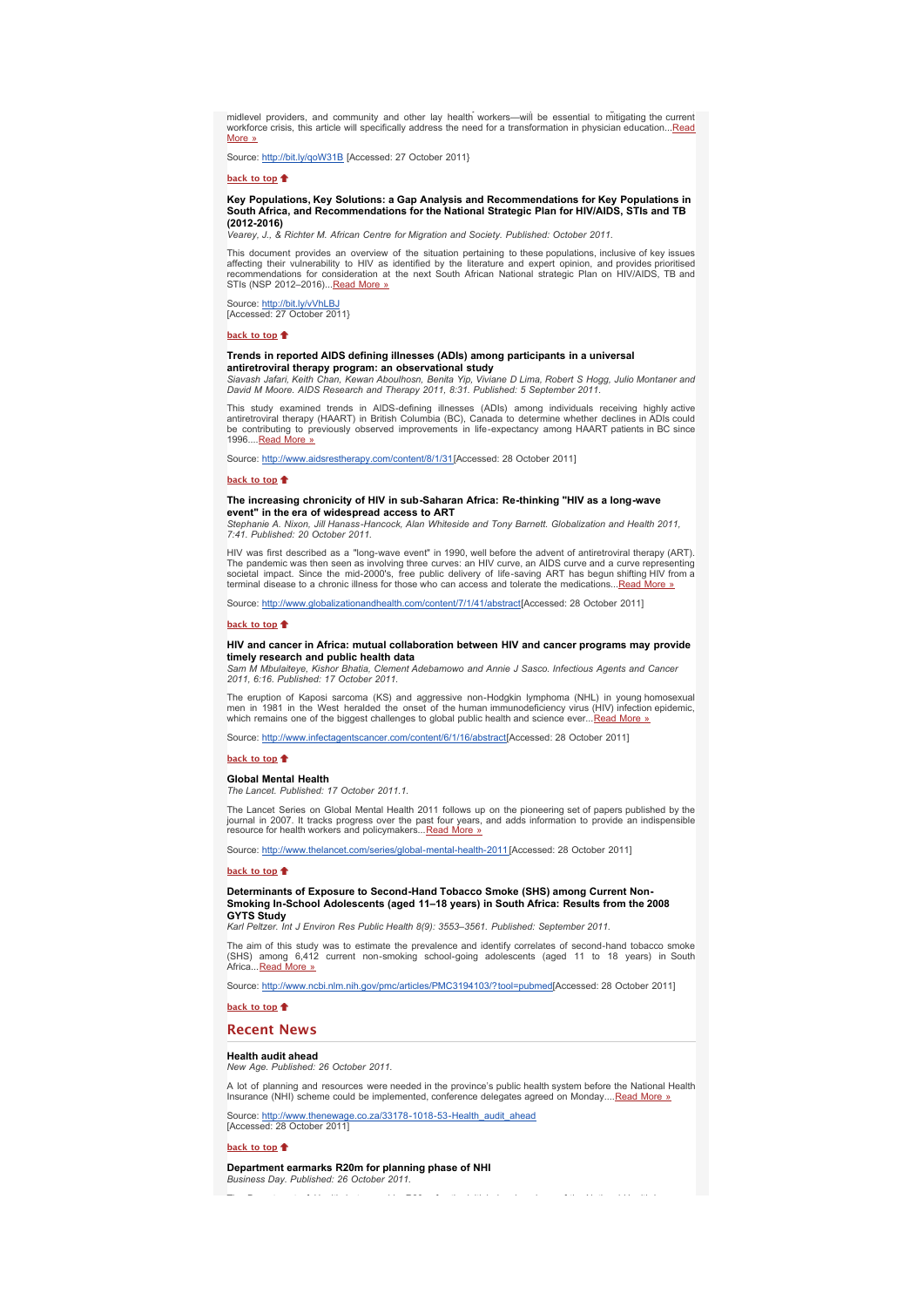The Department of Health is to provide R20m for the initial planning phase of the National Health Insurance<br>(NHI) scheme. Contrary to some expectations, there was no new money in the medium-term budget policy<br>statement for *total for NHI planning to R20,955m...[Read More »](http://bulletin.hst.org.za//lt.php?id=K09XDlJQUQQESlBRBEUHC1NR)*

*Source: [http://www.businessday.co.za/articles/Content.aspx?id=156989](http://bulletin.hst.org.za//lt.php?id=K09XDlJQUQQDSlBRBEUHC1NR) [Accessed: 28 October 2011]*

#### **[back to top](x-msg://22/#top)**

**Much needed healthcare facility for Zululand** *Buanews. Published: 27 October 2011.*

Communities under the Zululand District will from Friday no longer have to travel long distances to receive<br>healthcare services. His Majesty, King Goodwill Zwelithini, accompanied by KwaZulu-Natal Health MEC Dr<br>Sibongiseni

*ource: [http://www.buanews.gov.za/news/11/11102710351002](http://bulletin.hst.org.za//lt.php?id=K09XDlJQUQAOSlBRBEUHC1NR) [Accessed: 28 October 2011]*

#### **[back to top](x-msg://22/#top)**

# **Lack of skills costs govt dearly**

*IOL. Published: 17 October 2011.*

*Seven out of every ten hospitals, clinics and schools built in the nine provinces are completed late, resulting in the government having to spend billions of rands more than was originally budgeted... [Read More »](http://bulletin.hst.org.za//lt.php?id=K09XDlJQUQQASlBRBEUHC1NR)*

za/dailynews/news/lack-of-skills-costs-govt-dearly-1.1158361 Source: http://www.iol.co.za/da<br>[Accessed: 28 October 2011]

#### **[back to top](x-msg://22/#top)**

### **R 48bn found for priority projects**

*IOL. Published: 26 October 2011.*

Provinces and municipalities will get a large slice of the extra R48 billion the government has found through<br>cutting back on inefficient spending and redirecting funds to priority areas like basic services and bulk, healt *and education infrastructure..[.Read More »](http://bulletin.hst.org.za//lt.php?id=K09XDlJQUQEHSlBRBEUHC1NR)*

*Source: [http://www.iol.co.za/dailynews/news/r-48bn-found-for-priority-projects-1.1165115](http://bulletin.hst.org.za//lt.php?id=K09XDlJQUQEGSlBRBEUHC1NR)*

**[back to top](x-msg://22/#top)**

#### **Zuma calls for faster traditional medicine**

*TimesLive. Published: 20 October 2011.*

*Opening a new SABS laboratory complex in Groenkloof, Pretoria, Zuma said the country needed to establish national standards in traditional medicine...[Read More »](http://bulletin.hst.org.za//lt.php?id=K09XDlJQUQUGSlBRBEUHC1NR)*

*Source: [http://www.timeslive.co.za/scitech/2011/10/20/zuma-calls-for-faster-traditional-medicine](http://bulletin.hst.org.za//lt.php?id=K09XDlJQUQUFSlBRBEUHC1NR) [Accessed: 28 October 2011]*

#### **[back to top](x-msg://22/#top)**

#### **Specialised eye care centre for KZN children**

*BuaNews. Published: 19 October 2011.*

*The opening of a paediatric eye care centre in KwaZulu-Natal is set to restore hope for millions of children in the province with eyesight problems. It is believed there are 3.5 million children in KwaZulu-Natal who have problems with their eyesight...[Read More »](http://bulletin.hst.org.za//lt.php?id=K09XDlJQUQUESlBRBEUHC1NR)*

*Source: [http://www.buanews.gov.za/news/11/11101911551002 \[](http://bulletin.hst.org.za//lt.php?id=K09XDlJQUQUDSlBRBEUHC1NR)Accessed: 27 October 2011}*

#### **[back to top](x-msg://22/#top)**

#### **Vaccine could cut risk of malaria in children by 50%** *Mail & Guardian. Published: 24 October 2011.*

Millions of children's lives could be saved by a new vaccine that has been shown to halve the risk of malaria in<br>the first large-scale trials across seven African countries. The long-awaited results of the largest malaria<br>

*Source: [http://mg.co.za/article/2011-10-24-vaccine-could-cut-risk-of-malaria-in-children-by-50/](http://bulletin.hst.org.za//lt.php?id=K09XDlJQUQUBSlBRBEUHC1NR) [Accessed: 28 October 2011]*

#### **[back to top](x-msg://22/#top)**

# **Sexual violence among men neglected** *Plus News. Published: 18 October 2011.*

*Almost 10 percent of South African men have experienced sexual violence by another man, according to new research that probes the complex relationships between male victimisation and HIV risk..[.Read More »](http://bulletin.hst.org.za//lt.php?id=K09XDlJQUQUOSlBRBEUHC1NR)*

*Source: [http://www.plusnews.org/report.aspx?ReportID=93987](http://bulletin.hst.org.za//lt.php?id=K09XDlJQUQIHSlBRBEUHC1NR) [Accessed: 27 October 2011}*

**[back to top](x-msg://22/#top)**

### **Training and Resources**

#### **CUD Scholarship Opportunity to pursue International Courses and Trainings in Belgium**

*The CUD (Cutting-edge International Trainings and Courses for Development) is currently seeking applications* for the 2012-2013 Scholarship Program aimed at offering support to candidates from South Africa to pursue<br>international courses and trainings such as the European Masters in Microfinance, Master in Public Health –<br>Guidance *in Management Systems Health Services* – *economics and resource management / planning in Belgium-based institutions. [Click Here](http://bulletin.hst.org.za//lt.php?id=K09XDlJQUQIGSlBRBEUHC1NR) for further information.*

**[back to top](x-msg://22/#top)**

**'Good Health at Low Cost' 25 years on: What makes a successful health system?**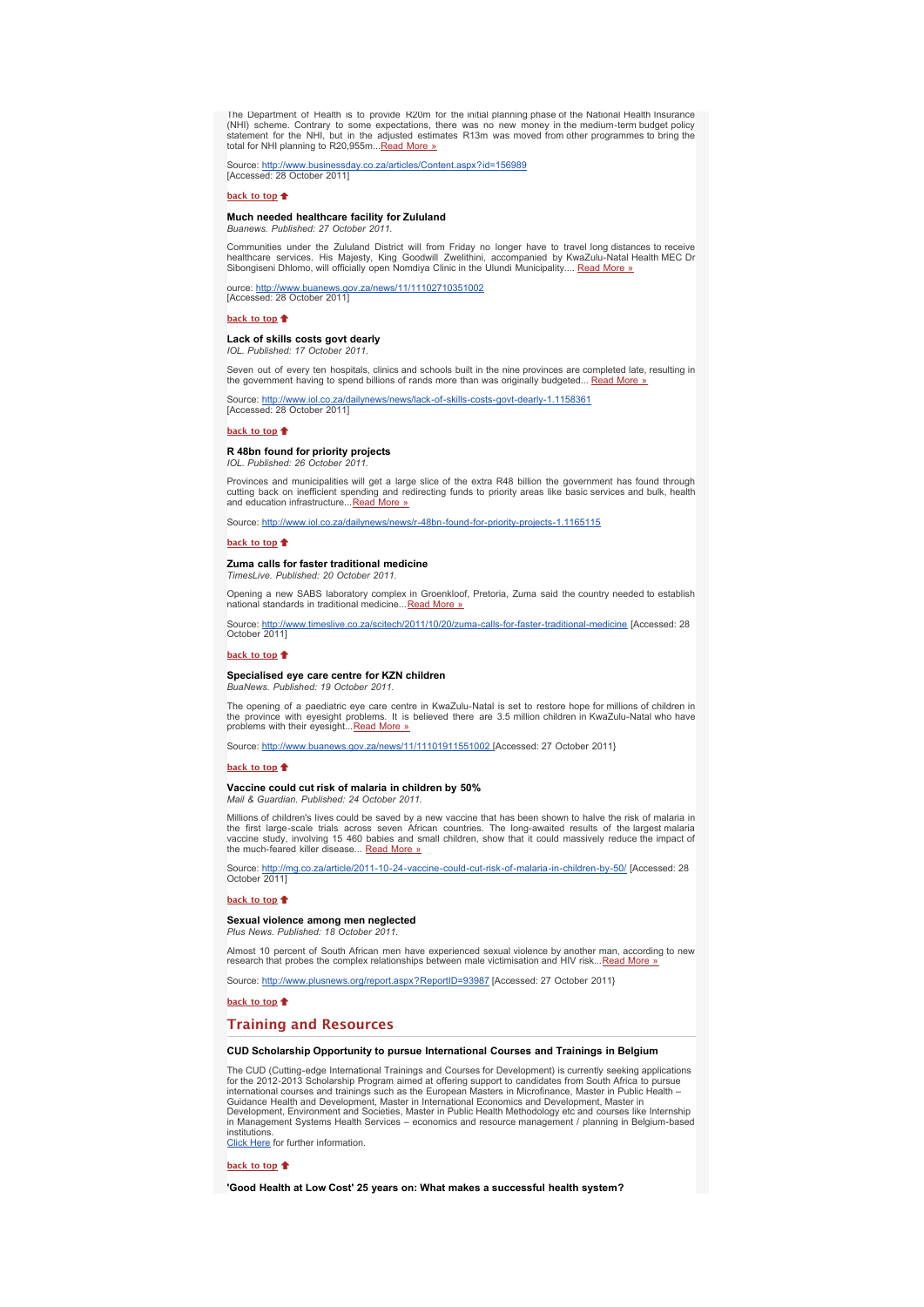*London School of Hygiene and Tropical Medicine. Published: 2011.*

his new edition of Good health at low cost 25 years on draws on a series of new case studies from<br>Bangladesh, Ethiopia, Kyrgyzstan, Tamil Nadu and Thailand providing fresh insights into the role of effective<br>institutions,

*[Click Here](http://bulletin.hst.org.za//lt.php?id=K09XDlJQUQIFSlBRBEUHC1NR) for further information.*

**[back to top](x-msg://22/#top)**  $\triangleq$ 

#### **'Mapping Violence Against Women: A Tool To Map The Prevalence Of Violence Against Women And The Interventions Addressing It** *Rights for Change.*

This mapping-tool supports NGO's and service providing organisations to get an overall picture of Violence<br>Against Women (VAW) in their country / region. What is the prevelance of the various forms of VAW? What<br>measures ar *is working on which topic, and what are the blind spots? The tool helps to collect, to structure and to evaluate relevant information.*

*[Click Here](http://bulletin.hst.org.za//lt.php?id=K09XDlJQUQIESlBRBEUHC1NR) for further information.*

**[back to top](x-msg://22/#top)**

## **Reports and Publications**

#### **State of world population 2011: People and possibilities in a world of 7 billion** *LINEPA Published: October 2011*. *UNFPA. Publish*

The State of World Population 2011 looks at the trends—the dynamics—that are defining our world of 7 billion<br>and shows what people in vastly different countries and circumstances are doing in their own communities to *make the most of our world of 7 billion...[Click Here for Full Report »](http://bulletin.hst.org.za//lt.php?id=K09XDlJQUQEFSlBRBEUHC1NR)*

*Source: [http://www.unfpa.org/swp/\[](http://bulletin.hst.org.za//lt.php?id=K09XDlJQUQEESlBRBEUHC1NR)Accessed: 28 October 2011]*

#### **[back to top](x-msg://22/#top)**

**Working to overcome the global impact of neglected tropical diseases - updated 2011** *WHO. Published: October 2011.*

*It is a year to the day since the World Health Organization (WHO) published its first report on neglected* tropical diseases. Working to overcome the global impact of neglected tropical diseases, launched by WHO on<br>14 October 2010, provides evidence that existing safe, simple and effective interventions, implemented during<br>the

*Source: [http://www.who.int/neglected\\_diseases/2010report/2011\\_update\\_report/en/index.html\[](http://bulletin.hst.org.za//lt.php?id=K09XDlJQUQECSlBRBEUHC1NR)Accessed: 28 October 2011]*

#### **[back to top](x-msg://22/#top)**

#### **Report from the Independent Monitoring Board of the Global Polio Eradication Initiative** *Published: 2011.*

The Independent Monitoring Board was convened at the request of the World Health Assembly to monitor and<br>guide the progress of the Global Polio Eradication Initiative's 2010-12 Strategic Plan. This plan aims to<br>interrupt p

### *Source:*

*[http://www.polioeradication.org/Aboutus/Governance/IndependentMonitoringBoard/Reports.aspx\[](http://bulletin.hst.org.za//lt.php?id=K09XDlJQUQICSlBRBEUHC1NR)Accessed: 28 October 2011]*

#### **[back to top](x-msg://22/#top)**

### **Against Her Will: Forced Coerced Sterilization of Women Worldwide**

*Open Society Foundations. Published: 2011.*

*Women worldwide have been forced or coerced by medical personnel to submit to permanent and irreversible sterilization procedures. Despite condemnation from the United Nations, cases of forced and coerced [sterilization have been reported in North and South America, Africa, Asia, and Europe...Click Here for Full](http://bulletin.hst.org.za//lt.php?id=K09XDlJQUQIBSlBRBEUHC1NR) Report »*

*[Source: http://www.soros.org/initiatives/health/focus/law/articles\\_publications/publications/against-her-will-](http://bulletin.hst.org.za//lt.php?id=K09XDlJQUQIASlBRBEUHC1NR)20111004[Accessed: 27 October 2011}*

#### **[back to top](x-msg://22/#top)**

### **Eliminating Malaria: Learning From the Past, Looking Ahead**

*World Health Organization. Published: October 2011.*

The WHO Eliminating Malaria: Learning From the Past, Looking Ahead 2011 represents the latest estimate of<br>global mental health resources available to prevent and treat mental disorders and help protect the human<br>rights of

*Source:* 

*[http://www.rollbackmalaria.org/ProgressImpactSeries/report9.html](http://bulletin.hst.org.za//lt.php?id=K09XDlJQUQIOSlBRBEUHC1NR) [Accessed: 27 October 2011]*

### **[back to top](x-msg://22/#top)**

#### **UNESCO's Strategy for HIV and AIDS** *UNESCO. Published: 2011.*

There has been considerable progress across the world in responding to HIV and AIDS. Yet, the number of<br>people newly infected with HIV continues to rise in many countries, and AIDS is still a leading cause of adult *mortality..[.Click Here for Full Report »](http://bulletin.hst.org.za//lt.php?id=K09XDlJQUQMHSlBRBEUHC1NR)*

*[Source: http://www.unesco.org/new/en/media-services/single](http://bulletin.hst.org.za//lt.php?id=K09XDlJQUQMGSlBRBEUHC1NR)*view/news/web\_item\_for\_new\_strategy\_launch/[Accessed: 27 October 2011]

**[back to top](x-msg://22/#top)**

**Conferences**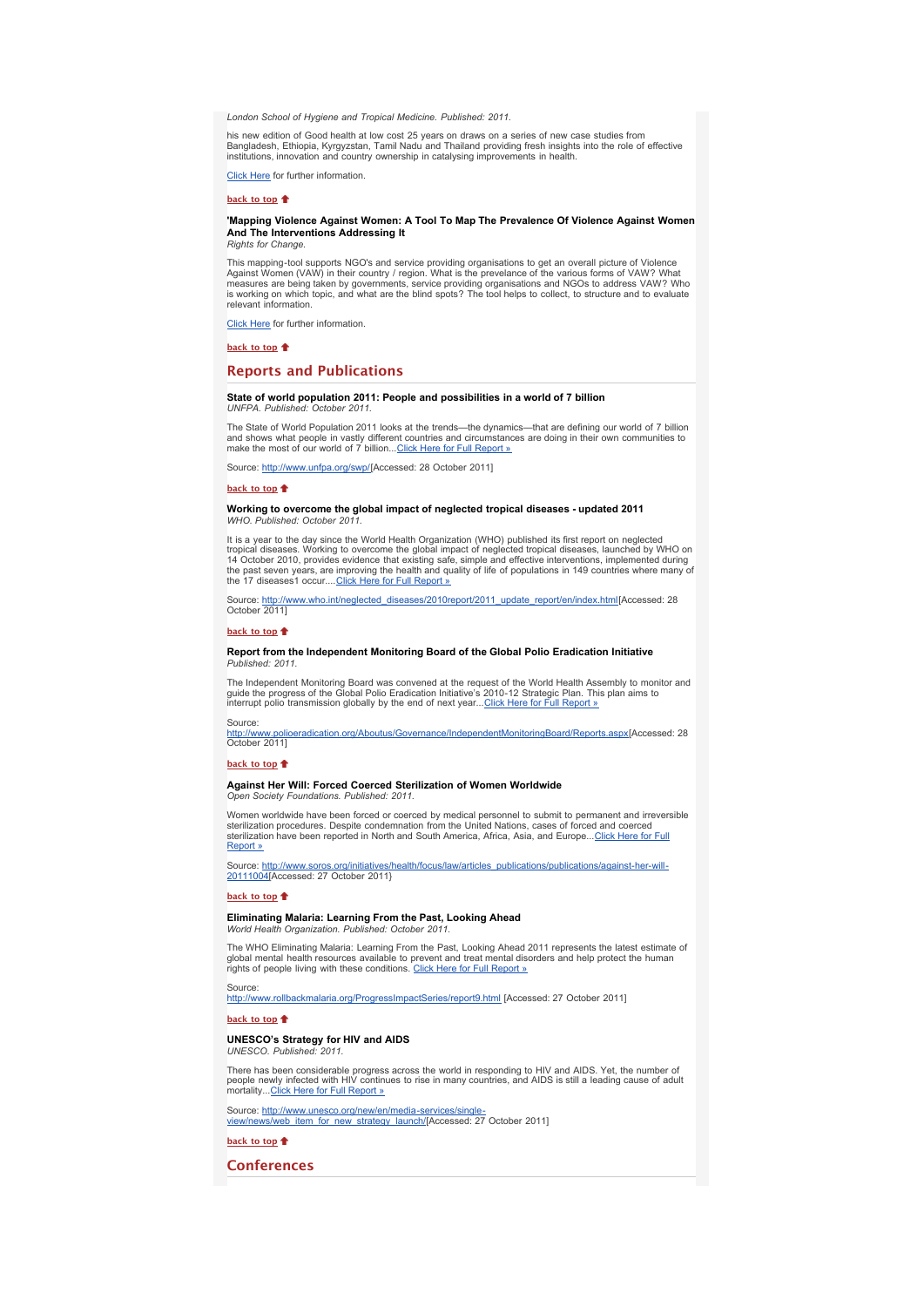## **2011 Gender Symposium**

*When: 1-3 November 2011 Venue: Cairo, Egypt URL: [http://www.codesria.org](http://bulletin.hst.org.za//lt.php?id=K09XDlJQUQMFSlBRBEUHC1NR)*

In line with its mandate to promote high-level scientific and academic debates on various aspects of<br>socioeconomic development in Africa, the Council for the Development of Social Science Research in Africa<br>(CODESRIA) here

### **[back to top](x-msg://22/#top)**

### **7th PHASA 2011 Conference**

*When: 28 - 30 November 2011 Venue: Sandton Convention Centre, Gauteng, South Africa*

#### *URL: [http://www.phasaconference.org.za/index.html](http://bulletin.hst.org.za//lt.php?id=K09XDlJQUQMESlBRBEUHC1NR)*

*The 2011 PHASA conference will have as its focus, a scientific debate and discussion on health inequities and* the role of public health leadership, education and practice in reducing health equity gaps. The theme of the<br>conference is "Closing the health equity gap: Public health leadership, education and practice". An exciting<br>pro

#### **[back to top](x-msg://22/#top)**

#### **Climate and Health Summit**

*When: 4 December 2011 Venue: Tropicana Hotel, Durban, South Africa URL: [http://www.climateandhealthcare.org/action/climate-and-health-summit/](http://bulletin.hst.org.za//lt.php?id=K09XDlJQUQMDSlBRBEUHC1NR)*

On December 4, 2011, Health Care Without Harm is co-organizing the First Climate and Health Summit, which<br>will take place parallel to the UNFCCC meetings at the Tropicana Hotel in Durban, South Africa. The event will bring key health sector actors from around the world together to discuss the impacts of climate change on<br>public health and solutions that promote greater health, as well as economic equity between and within nations.

### **[back to top](x-msg://22/#top)**

### **3rd Annual Healthcare Summit: Addressing the issues surrounding healthcare reform in South Africa**

*When: 24 – 26 January 2012 Venue:Convention Dynamics, Isando, Johannesburg URL: [http://www.iir.co.za/detail.php?e=2394](http://bulletin.hst.org.za//lt.php?id=K09XDlJQUQMCSlBRBEUHC1NR)*

The Healthcare Summit is a three-day event that deals with all the current issues facing the stakeholders in<br>the healthcare industry. This year's Summit will focus on the latest developments surrounding healthcare<br>reform i *on the industry.*

### **[back to top](x-msg://22/#top)**

### **Future eHealth Leaders Summit** *When:21 - 25 February 2012 Venue: Cape Town, South Africa URL: [http://www.futureehealthleaders.org](http://bulletin.hst.org.za//lt.php?id=K09XDlJQUQMBSlBRBEUHC1NR)*

Future eHealth Leaders provides you with a unique learning experience outside your familiar setting. It promotes collaboration between diverse countries and regions, mainly in Sub-Saharan Africa and Europe. This provides p

### **[back to top](x-msg://22/#top)**  $\triangle$

### **Job Opportunities**

#### **AHP - African Health Placements**

AHP is a not-for-profit project that aims to support the recruitment and retention of healthcare workers in South<br>Africa. AHP is focused on assisting healthcare professionals make the right choice for their future in South *The following positions with AHP are currently available:*

*Please view the website for more details [http://www.ahp.org.za](http://bulletin.hst.org.za//lt.php?id=K09XDlJQUQMASlBRBEUHC1NR) or contact on 011 328 1300*

#### **[back to top](x-msg://22/#top)**

#### **Technical Officer**

*EngenderHealth Closing date: 4 November 2011.*

EngenderHealth is a nonprofit that works to improve the health and well-being of people in the pooresl<br>communities of the world.EngenderHealth seeks to appoint a Technical Officer - Seconded to the District AIDS<br>Council (D

*Please view our website for more details [http://www.hst.org.za/content/technical-officer](http://bulletin.hst.org.za//lt.php?id=K09XDlJQUQMPSlBRBEUHC1NR)*

**[back to top](x-msg://22/#top)**